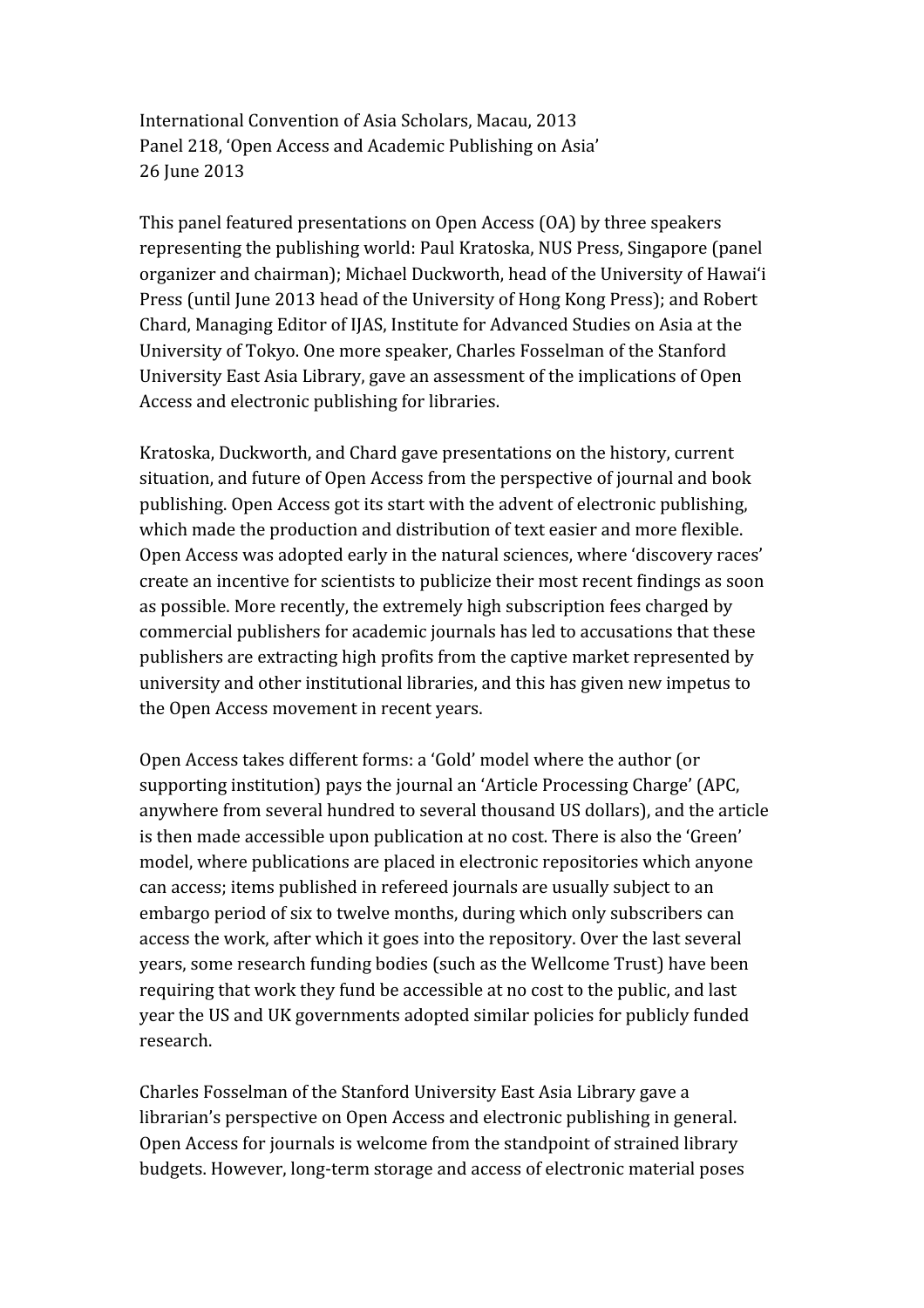many problems. File formats and media are changing, and many librarians are concerned that they cannot yet guarantee the same permanence as printed paper. Also, electronic documents need metadata for indexing and searching; incompatible metadata formats, or the lack of metadata, can mean that user searches for an item can fail to find it. Such issues are not always understood by people in charge of creating and maintaining repositories of Open Access research publications, with the result that material cannot be found through search engines like Google, or even in the same university's own library catalogue system.

Widespread adoption of Open Access could have both positive and negative implications for scholars in poorer countries in Asia. Positive, in that they could access material previously denied them because of high subscription charges; negative, in that they and their institutions could not pay the high charges required by prestige refereed journals using the 'Gold' model. Another possible negative consequence of Open Access is the effect it would have on academic societies which publish journals – their subscription charges, which are usually much lower than those of commercial publishers, along with per-download income from fee-charging services such as JSTOR for older articles, help sustain the academic societies financially. The loss of such income might threaten their existence, and their ability to continue producing their journals.

IJAS has profited greatly from being published and distributed by Cambridge University Press. Though subscription rates are high, and journal content not normally available for free, Cambridge's marketing of subscription bundles to consortia of universities has meant that IJAS is accessible to large numbers of users: according to Cambridge University Press, downloads from IJAS in 2012 reached a monthly average of 2079. And, the copyright agreement signed by authors of IJAS, though it assigns the actual rights to Cambridge, at present allows the authors to distribute PDFs freely themselves.

The Institute needs to monitor IJAS's relationship with Cambridge University Press. Cambridge is not a private company, and charges less than commercial journal publishers, but still stands to lose from Open Access, especially now that the US and UK governments are implementing policies to force all publicly-funded research to be made available at no cost to industry and taxpaying citizens. The UK government has expressed a preference for the 'Gold' model, and from 2013 is including funding for APCs (article preparation charges) in block grants to universities in the UK. The likelihood is that for several more years at least journal publishers like Cambridge will be able to maintain sufficient profits to continue operating more or less to their current business models. IJAS will need to monitor the situation carefully, however,